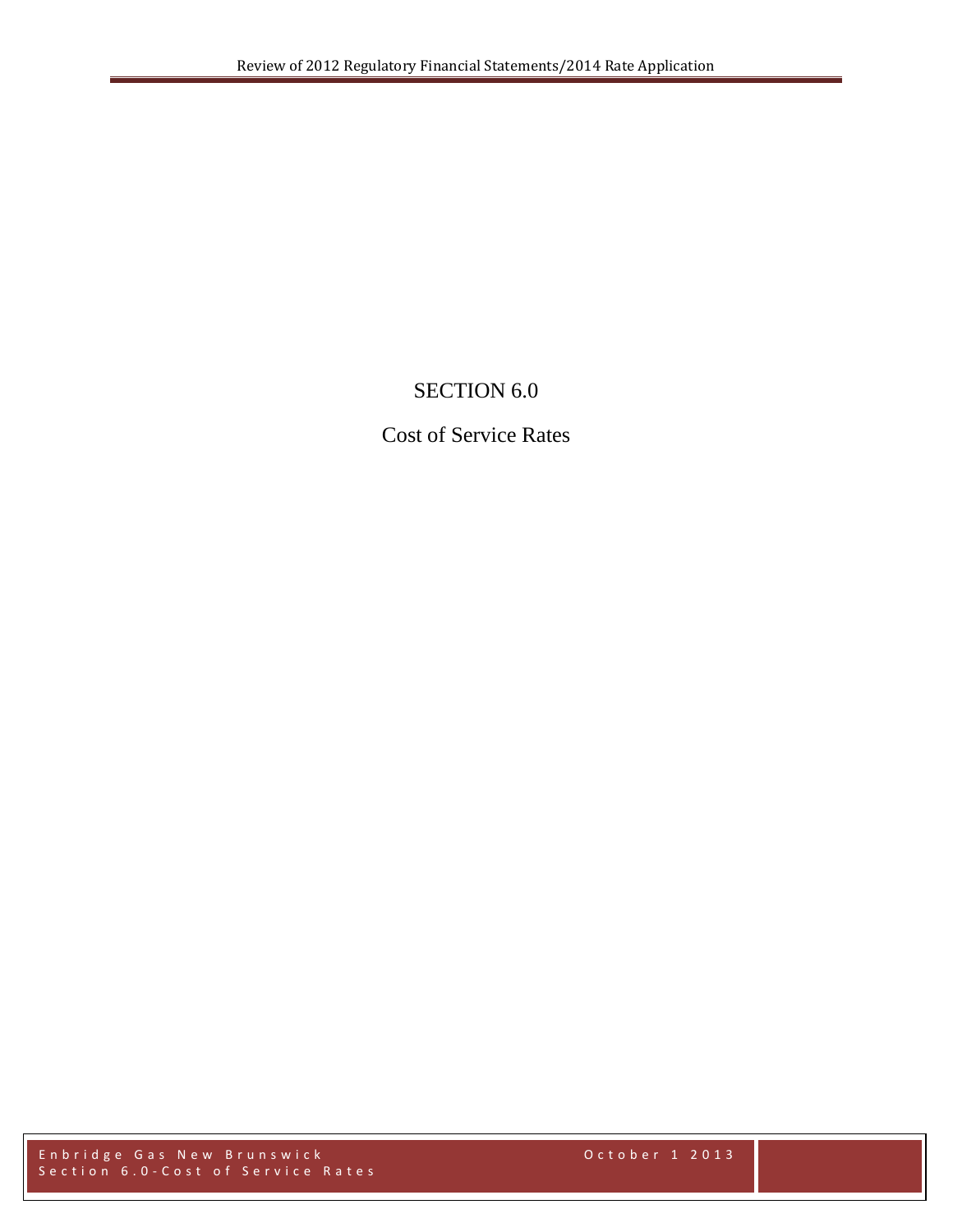### **6.0 Cost of Service Rates**

Under a COS model, a regulated entity is permitted to set rates that allow it the opportunity to recover the costs of its regulated operations, including a fair rate of return on its investment devoted to regulated operations.

This principle is consistent with what is expected to occur in a competitive market, where the price of services trends towards the cost of providing them, including a fair return.

### Cost of Service Methodology

In the December 21, 2010 Decision in the Matter of a Review of a Cost of Service Study filed by EGNB the Board approved the methodology proposed for the COS model. EGNB used the same cost of service principles and processes and the principles of rate design that require consideration for the purpose of the 2013 COS study. On September 25, 2012, EGNB filed a letter with the Board outlining the modifications to the COS study identified during the 2013 Rate Application review, as well as the directives provided in the Board's September 20, 2012 Decision. The 2014 COS study has been updated to reflect all of these modifications.

#### Revenue Requirement

The revenue requirement provided in the 2014 Budget was used for the purpose of determining the distribution rates in the 2014 COS Model.

### **Allocators**

Allocators used in the 2014 COS study are consistent with those provided in support of the 2013 Rate Application. A copy of the Allocators is attached in Schedule 6.1 - Allocators.

### Mains Allocation Methodology

In accordance with the September 20, 2012 Board decision, the minimum system method using 1.25 inch pipe as the minimum main size was used in the 2014 COS model and the ICGS class was not allocated any portion of the cost of plastic mains.